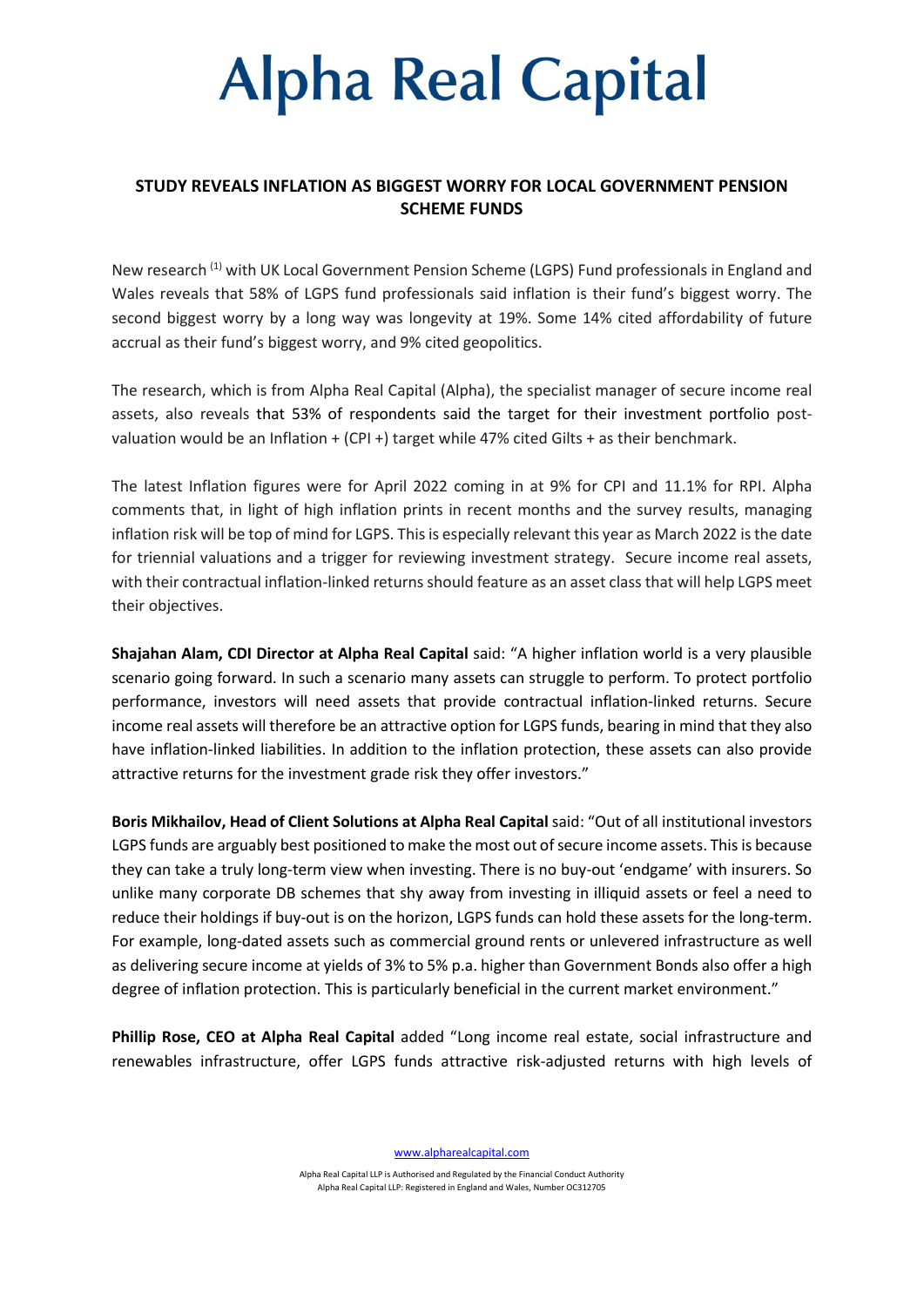### **Alpha Real Capital**

inflation linkage and predictable cashflows. In a world where concerns are rising about "higher for longer" inflation, these inflation-beating asset classes address a key LGPS concern."

-Ends-

www.alpharealcapital.com

Alpha Real Capital LLP is Authorised and Regulated by the Financial Conduct Authority Alpha Real Capital LLP: Registered in England and Wales, Number OC312705